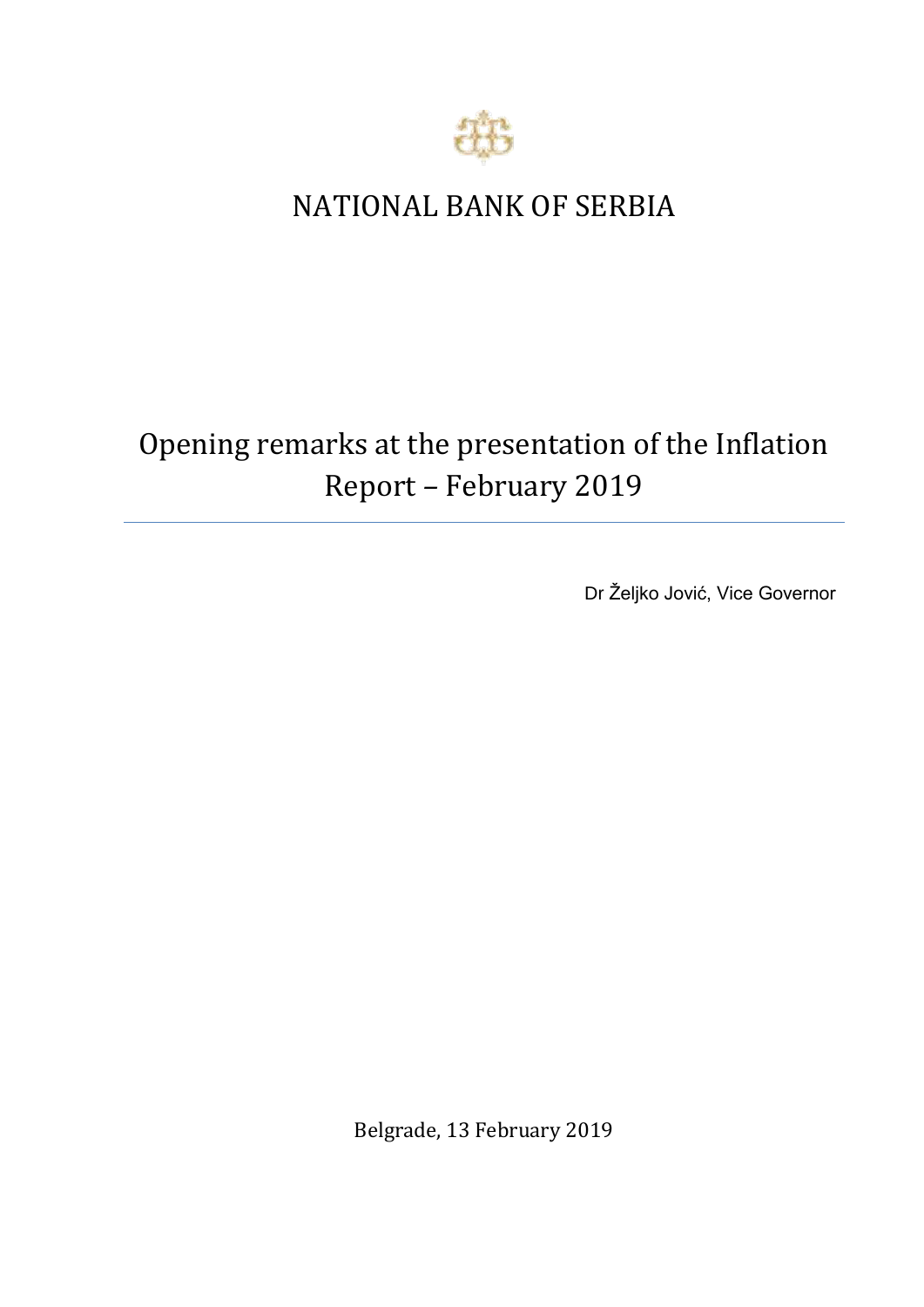## *Ladies and gentlemen, esteemed members of the press, dear colleagues,*

Welcome to the presentation of the February *Inflation Report.* We will give you an overview of the current macroeconomic developments, our new inflation and economic activity projections, as well as monetary policy decisions in the period since the previous *Report*.

**To begin with, I would like to stress that the year 2018 was marked by positive economic trends.**  According to the preliminary data of the Serbian Statistical Office, **GDP growth equalled 4.4%, which is its highest increase in ten years. Though the second half of the year saw a slowdown in external demand growth, domestic factors are to be credited for the high growth rate.** Here I primarily have in mind the improvement of the business climate, favourable financial conditions, positive labour market trends, as well as the accelerated implementation of infrastructure projects. Growth forecast for this year has been kept at 3.5%, while in the following years we expect growth to pick up further to around 4%, resting on sustainable grounds.



Even in conditions of strong economic growth, inflation continued to move within the target tolerance band (3.0±1.5%), in accordance with our expectations. **It has been low and stable for more than five years straight – in December it measured 2.0% y-o-y, which is its average value for the whole of 2018 as well. For the following two years, i.e. until the end of the projection horizon, we expect stable inflation movements within the target band.**

Serbia's economic programme continues to yield strong results, as was recently noted by the International Monetary Fund. **Favourable fiscal trends continue – in 2018, for the second year in a row, the budget posted a surplus and the central government public debt decreased to 53.6% of GDP at the end of the year. In January it was somewhere around 50% of GDP.** The fiscal policy, in full coordination with the monetary policy, is providing an impetus to economic growth, without giving rise to inflationary pressures – the government's rising capital expenditures contribute to the rise in investment, while higher pensions and wages in the public sector are conducive to sustainable growth in consumption.

**In accordance with our projections, the current account deficit in 2018 maintained its share in GDP at the level from 2017 (5.2%),** although imports increased on the back of higher investment and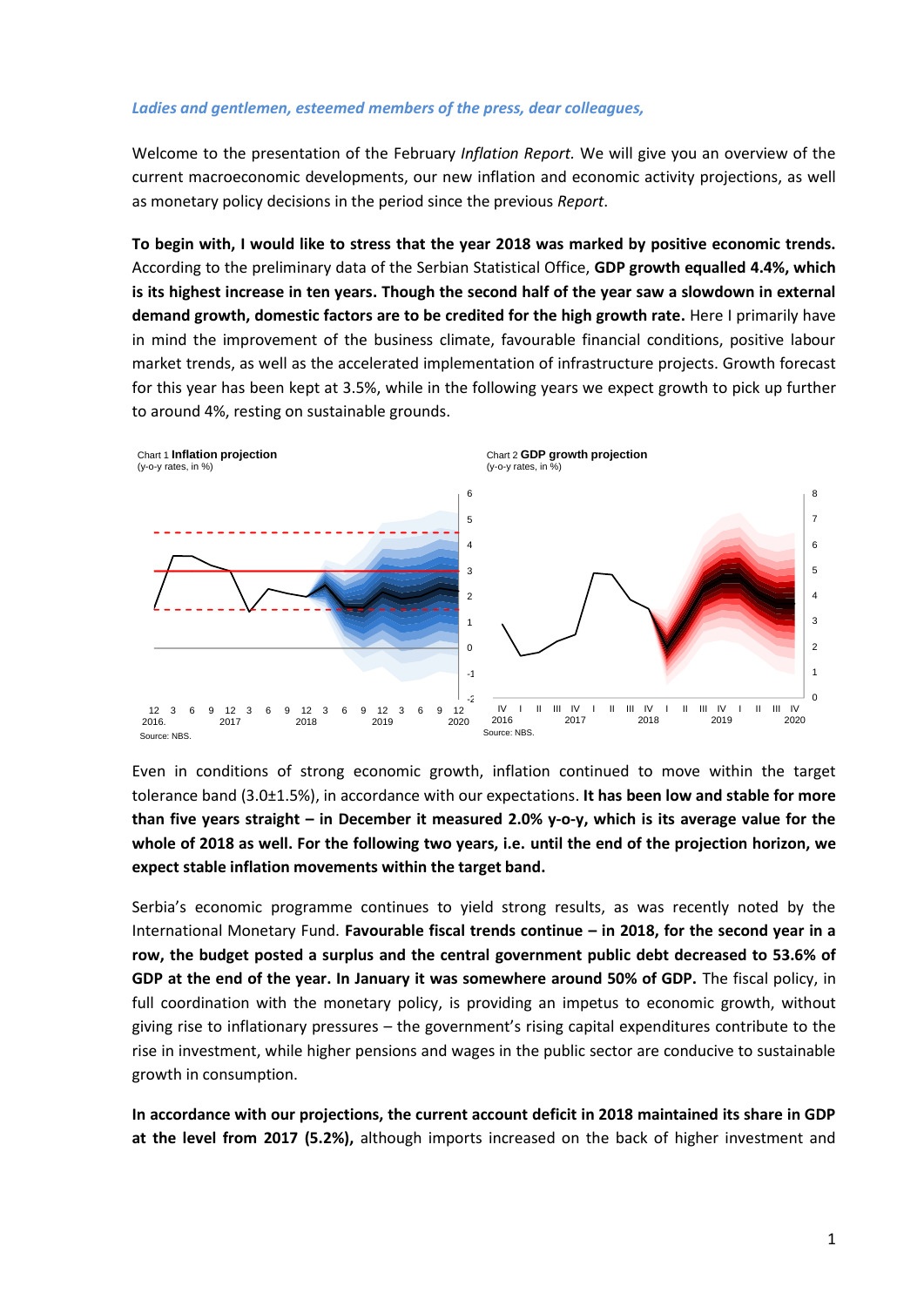global oil price hike, and external demand slowed down. At the same time, for the fourth year in a row, the high **net inflow of FDI, equalling EUR 3.2 bn, was more than sufficient to cover the current account deficit (143.4% coverage).**

The path to achieving the above results was paved by the adopted economic policy measures that were appropriate and timely. Their integral part is the monetary policy which maintained the price and financial stability and thereby contributed significantly to a considerable acceleration of economic growth and improved outlook for the coming period. It is particularly important to note that stability was ensured amid growing uncertainty in the international environment, which attests to the efficiency of monetary policy and measures undertaken by the National Bank of Serbia. Another important result of these measures is the share of non-performing loans in total loans that was reduced to 5.7% at end-2018, its new lowest level, thus confirming the further strengthening of banking sector stability.

## *Ladies and gentlemen, dear colleagues,*

Since we last met at the presentation of the November *Inflation Report*, the NBS Executive Board has kept **the key policy rate at 3.0%, its lowest level in the inflation targeting regime yet.** In making such decision, the Executive Board has been guided by the assessment that inflation would continue to move within the target band over the projection horizon, thanks to, among other things, the effects of past monetary policy easing. **Caution is warranted by uncertainties in the international environment,** notably movements in primary commodity prices, pace of monetary policy normalisation by leading central banks, and possible further rise in protectionism in international trade.

Having in mind that the key risks in the conduct of monetary policy stem from the international environment, the NBS will continue to carefully monitor and analyse trends in the international financial and commodity markets, and to assess their impact on economic developments in Serbia.

**In the coming period too monetary policy will be predictable and consistent in delivering low and stable inflation in the medium term,** which, along with preserved financial stability, will contribute to sustainable economic growth and stronger resilience to external uncertainties.

I would like to use this opportunity to underscore that it was **the strong economic growth and the results of the National Bank of Serbia in terms of maintaining price and financial stability** that were cited as the reasons behind Standard & Poor's decision to upgrade Serbia's outlook from stable to positive in late 2018.

At the end of my address, I would like to say that low and predictable inflation and a stable financial system, the achieved economic growth rates, balanced public finances and the established downward trajectory of public and external debt testify to our commitment and readiness to respond timely and adequately to volatile external conditions. Allow me to conclude that **this is an environment conducive to further growth in investment and competitiveness, and hence, further rise in living standards on sustainable grounds.**